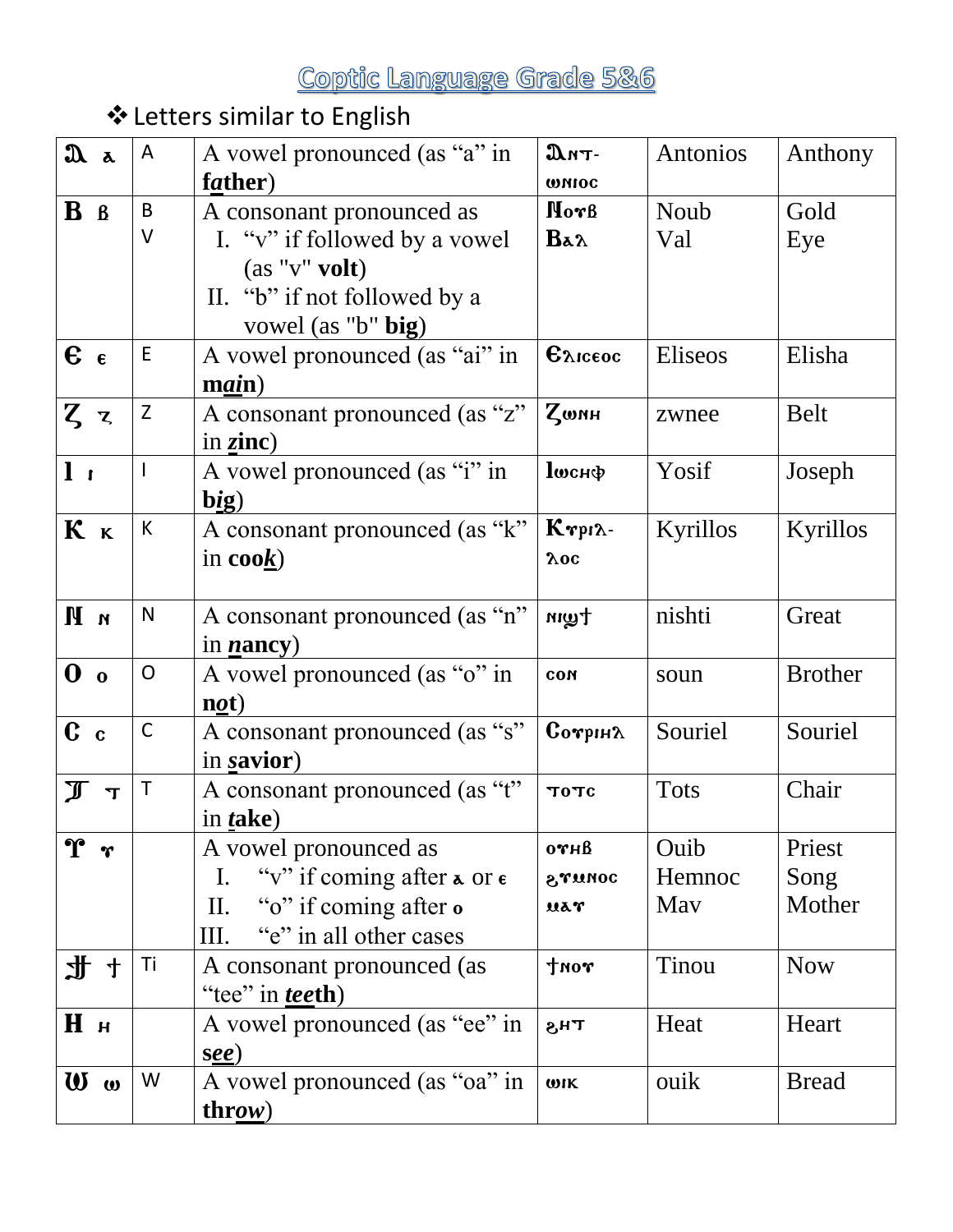| $P_p$               | R | A consonant pronounced (as "r"                       | pan                                            | Ran              | Name   |
|---------------------|---|------------------------------------------------------|------------------------------------------------|------------------|--------|
|                     |   | in $run)$                                            |                                                |                  |        |
| $\mathbf{x} \times$ |   | A consonant pronounced as                            | $x$ нии                                        | Kimi             | Egypt  |
|                     |   | I. "k" Coptic origin words                           | $\mathbf{\chi}_{\epsilon \mathrm{p} \epsilon}$ | <b>Shere</b>     | Hail   |
|                     |   | II. "sh" (sheep) if coming be-                       | $\mathbf{\dot{x}}$ рнстос                      | <b>Ekhristos</b> | Christ |
|                     |   | fore $\epsilon$ , <i>i</i> , <i>н</i> , $\mathbf{r}$ |                                                |                  |        |
|                     |   | "kh" (Mikhaeel) otherwise<br>Ш.                      |                                                |                  |        |

### ❖More Letters

| $\mathbf{b}$ s                    | KH                 | A consonant pronounced as in<br>Arabic "kh"                                                                                       | <b>ФНВс</b>                                                           | Khibs          | Lamp           |
|-----------------------------------|--------------------|-----------------------------------------------------------------------------------------------------------------------------------|-----------------------------------------------------------------------|----------------|----------------|
| sS                                | H                  | A consonant pronounced as "h"<br>in <i>house</i>                                                                                  | <b>TH<sub>S</sub></b>                                                 | Heat           | Heart          |
| $\lambda$ $\lambda$               | L                  | A consonant pronounced as "l"<br>in look                                                                                          | $\lambda$ ac                                                          | Las            | Tongue         |
| $\mathbf{u}$ $\mathbf{u}$         | M                  | A consonant pronounced as "m"<br>in <i>mother</i>                                                                                 | MOKNEK                                                                | Mokmek         | Think          |
| $\mathbf{x} \times$               | J                  | A consonant pronounced as<br>I. "j" if coming before $\epsilon$ , $\iota$ , $\mu$ ,<br>$\mathbf{\dot{r}}$ junior<br>"g" otherwise | $x_1x$                                                                | Jig            | Hand           |
| $\Pi$ <sub><math>\pi</math></sub> | P                  | A consonant pronounced as "p"<br>in Peter                                                                                         | Петрос                                                                | Petros         | Peter          |
| $\Phi$ $\Phi$                     | F                  | A consonant pronounced as "f"<br>in $f$ an                                                                                        | Фι-<br>λоπатир                                                        | Filopater      | Philopater     |
| $6'$ 6                            | Ch                 | A consonant pronounced as "ch"<br>in <i>Church</i>                                                                                | $6^{\circ}$ <sub>oic</sub>                                            | Chois          | Lord           |
| Zξ                                | $\pmb{\mathsf{X}}$ | A consonant pronounced as "x"<br>in $\mathbf{box}$                                                                                | <b>ZOUH</b>                                                           | Xomi           | Ruler          |
| $\theta$ $\theta$                 | Th                 | A consonant pronounced as "Th"<br>in <i>think</i>                                                                                 | <b>ФЕЛИЛ</b>                                                          | thelil         |                |
| 2a                                | Th,<br>D           | TH as in then,<br>(D in names)                                                                                                    | $\boldsymbol{\Delta}$ oza<br>$\mathbf{\Delta}$ arı $\mathbf{\lambda}$ | Zoksa<br>David | Glory<br>David |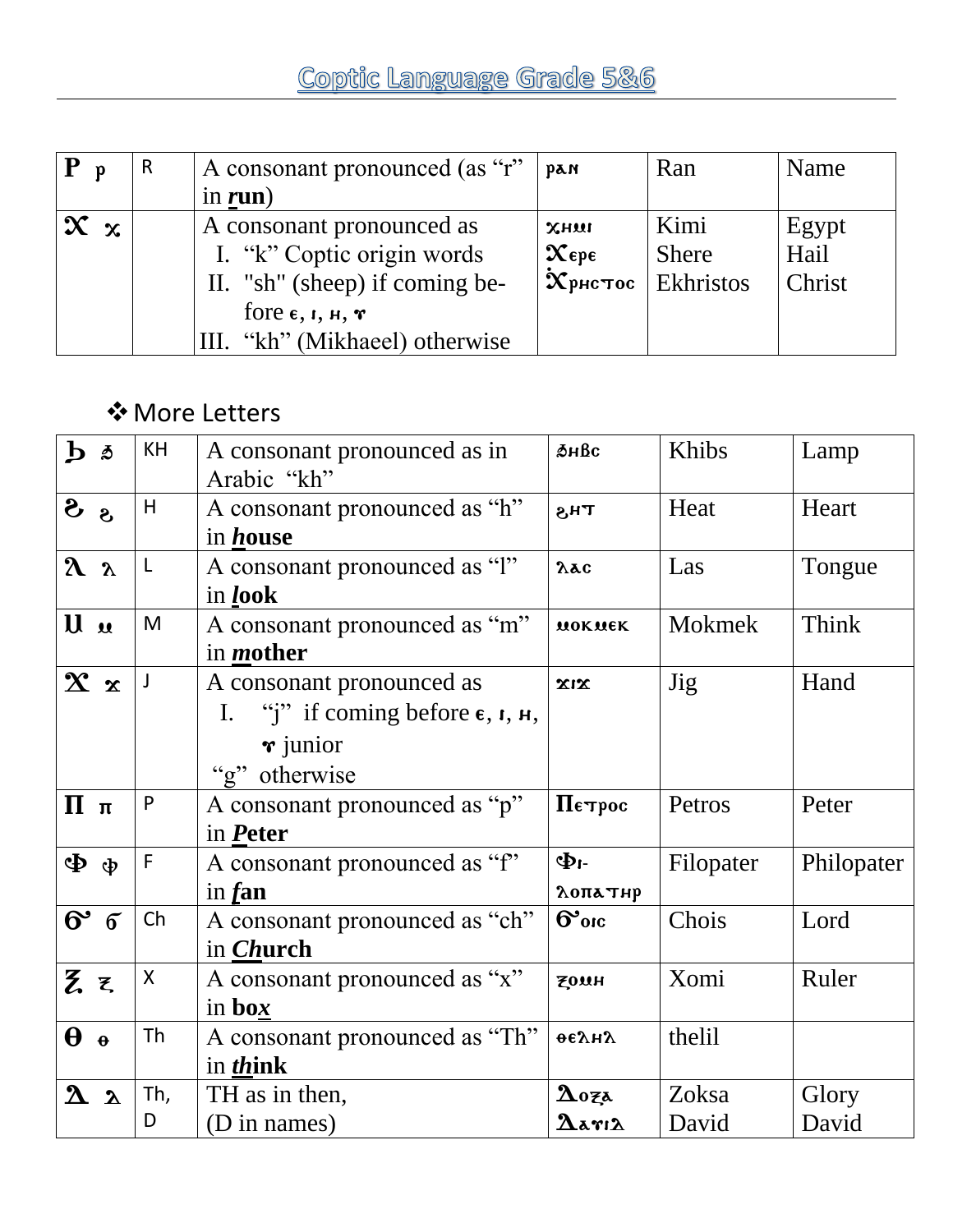Coptic Language Grade 5&6

|  | $\mathsf{A}$ consonant pronounced as "f" | $90T \epsilon$ | tote | 'owel |
|--|------------------------------------------|----------------|------|-------|
|  | $1n$ tan                                 |                |      |       |

|                                     | G,<br>GH,<br><b>NG</b> | A consonant pronounced as<br><b>1.</b> "g" if coming before $\epsilon$ , $\iota$ , $\mu$ , $\tau$<br>II. "ng" if coming before $\mathbf{r}, \mathbf{\kappa}, \mathbf{z}$<br>$\mathbf x$<br>III. "gh" otherwise | $\sum$ $\alpha$ <i>B</i> pi <sub>H</sub> $\lambda$<br>$\mathfrak{g}_{\mathbf{z}\mathbf{z}\mathbf{\epsilon}\mathbf{z}\mathbf{oc}}$<br>TATUA | Ghabriel<br>Angelos<br>taghma | Gabriel<br>Angel<br>Rank |
|-------------------------------------|------------------------|----------------------------------------------------------------------------------------------------------------------------------------------------------------------------------------------------------------|--------------------------------------------------------------------------------------------------------------------------------------------|-------------------------------|--------------------------|
| $\mathbf{\Phi} \cdot \mathbf{\Psi}$ | Ps                     | PS (both are pronounced)                                                                                                                                                                                       | 小みん                                                                                                                                        | psali                         | Song                     |
| $\boldsymbol{\mathsf{W}}$<br>ழு     | Sh                     | A consonant pronounced as "sh"<br>in shake                                                                                                                                                                     | ழுகா                                                                                                                                       | shy                           | feast                    |
| $\bar{\mathcal{E}}$                 | So                     | it is the numeral 6                                                                                                                                                                                            | $\vec{r}$ negoor                                                                                                                           | so enehoou                    | 6 days                   |

❖Jenkem or ; ~



- I. When Jenkem comes over a vowel letter, the letter must be pronounced by itself.
- II. When Jenkem comes over a consonant, an w sound proceeds the letter.

for example  $\boldsymbol{\dot{m}} = \boldsymbol{\epsilon} \boldsymbol{m}$   $\boldsymbol{\dot{m}} = \boldsymbol{\epsilon} \boldsymbol{m}$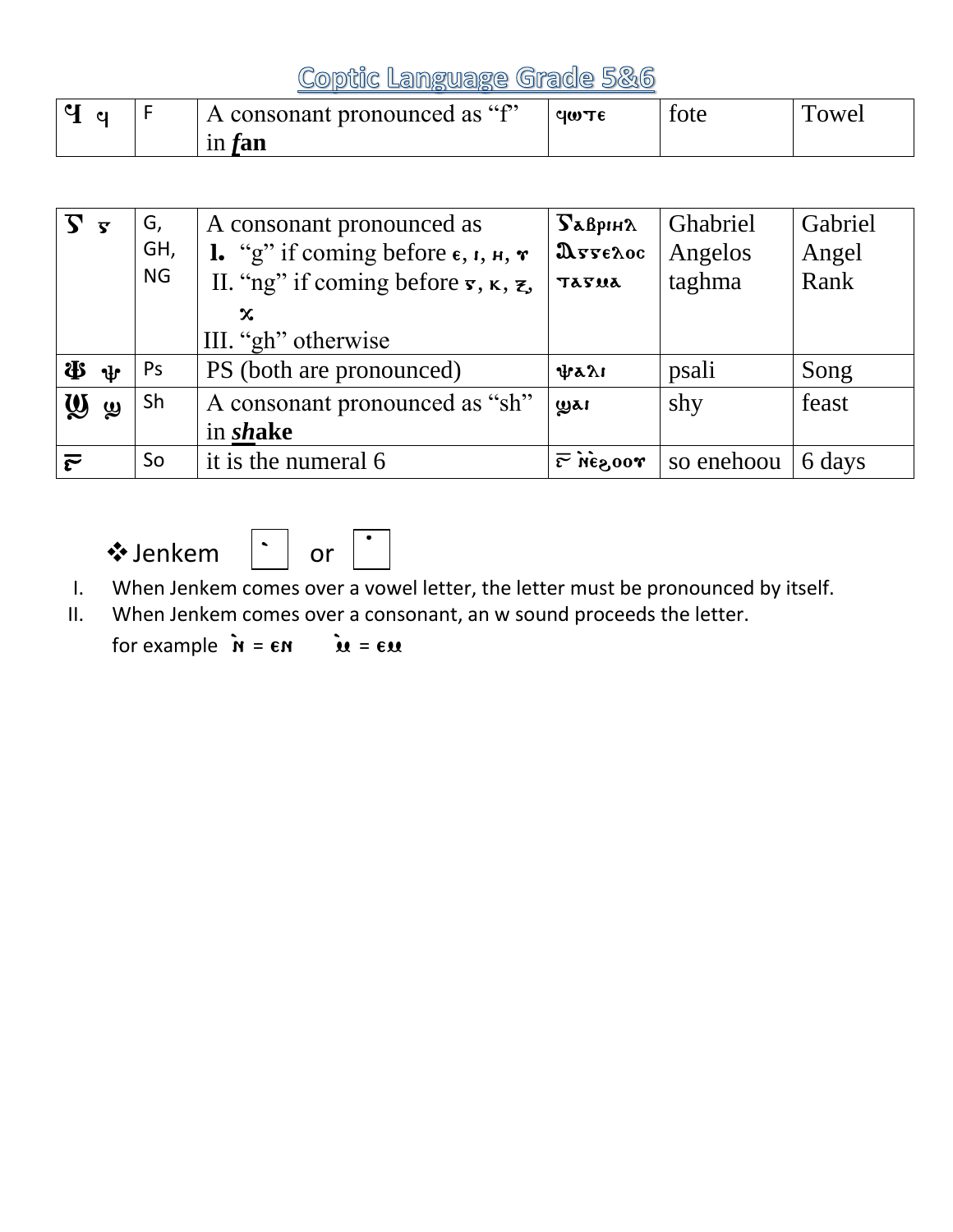### ❖Coptic Grammar

## Articles

|                           | Definite article |            |                       | Indefinite article |
|---------------------------|------------------|------------|-----------------------|--------------------|
| <b>Singular masculine</b> | πι               |            |                       | $\mathbf{0}$       |
| Singular feminine         |                  |            | $\boldsymbol{\Theta}$ | $\mathbf{0}$       |
| <b>Plural</b>             | N!               | <b>NEN</b> |                       | <b>N.S.S</b>       |

### 1) The definite article,

"the" in English, has different forms for a boy, a girl, and many

- 1-  $\pi i$  or  $\dagger$  used for any word in general.
- 2-  $\dot{\phi}$  or  $\dot{\theta}$  used for words that begin with any of the following letters: **B**, **i**, **p**, **n**,  $\lambda$ ,  $\mu$
- 3-  $\overline{\mathbf{n}}$  or  $\overline{\mathbf{v}}$  used for words **not** begin with any of the following letters: **B**, **i**, **p**, **n**,  $\lambda$ ,  $\mu$
- 4- ni plural "the" for both masculine and feminine. **General use**.
- 5- nen plural "the" for both masculine and feminine. **Specific use**. when a noun is followed by another noun.

Examples:

| пірши               | the man    | <b>Тлареемос</b> | the virgin   |
|---------------------|------------|------------------|--------------|
| $\pi$ o $\gamma$ po | the king   | TWEPI            | the daughter |
| $T$ with            | the father | ание             | the lady     |
| <b>ΝΙΑΣΣΕΛΟΣ</b>    | the angels | иеимны           | the sons     |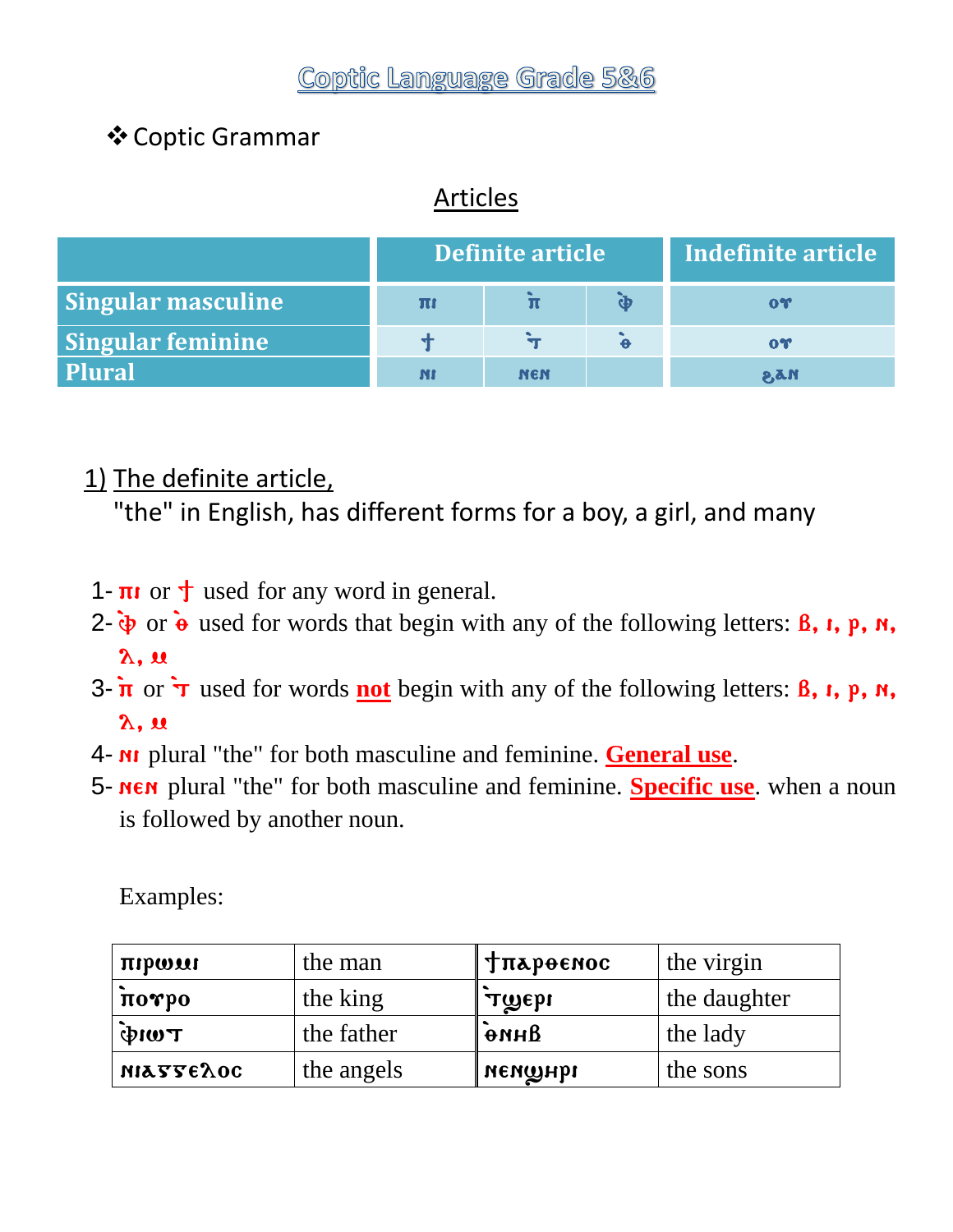| піказі            | пкаги        | the earth               |  |
|-------------------|--------------|-------------------------|--|
| піромі            | <i>Abmme</i> | the man                 |  |
| tuar              | ouar         | the mother              |  |
| 120m              | <b>UOXT</b>  | the power               |  |
| <b>NICHPI</b>     | иеитны       | the sons                |  |
| nenxwu ntekkahcia |              | the books of the church |  |
| trond in women    |              | God's men               |  |

2) The indefinite article,

"a" or "an" in English,

| OTXWU                  | a book            | UNXUA,S          | books or some books |
|------------------------|-------------------|------------------|---------------------|
| orkaQ                  | a pen or a pencil | www.s.l          | lessons             |
| $\sim$ от $\omega$ нрі | Son               | $\mu_{\rm{max}}$ | Sons                |

| $\left \prod_{i} w_{i}K\right $ is $\frac{1}{2} w_{i}$ and $\frac{1}{2} w_{i}$ and $\frac{1}{2} w_{i}$ are $\frac{1}{2} w_{i}$ are $\frac{1}{2} w_{i}$ |                          |
|--------------------------------------------------------------------------------------------------------------------------------------------------------|--------------------------|
| EITECHT: NAN EBOLSEN TODE: down for us from heaven, has                                                                                                |                          |
| aq† ùπωns ù <u>πι</u> κοcuoc.                                                                                                                          | given life to the world. |

| Houk                          | the Bread  |
|-------------------------------|------------|
| $\overline{\mathbf{\Pi}}$ wns | the life   |
| $\Delta \Phi$ £               | the heaven |
| <b>TIKOCHOC</b>               | the world  |

| $\frac{1}{2}$ NHCTIA NEM $\frac{\pi r}{2}$ AHA : Newor Fasting and prayer, are the salva-                     |      |
|---------------------------------------------------------------------------------------------------------------|------|
| $\pi \epsilon$ πεω τ λευθυν και επιτον βο Nεω   tion for our souls, purity and right-                         |      |
| $\pm \mathbf{u} \in \mathbf{u}$ : $\mathbf{v} \in \mathbf{u}$ are $\mathbf{v} \in \mathbf{u}$ are what please |      |
| u Pnort.                                                                                                      | God. |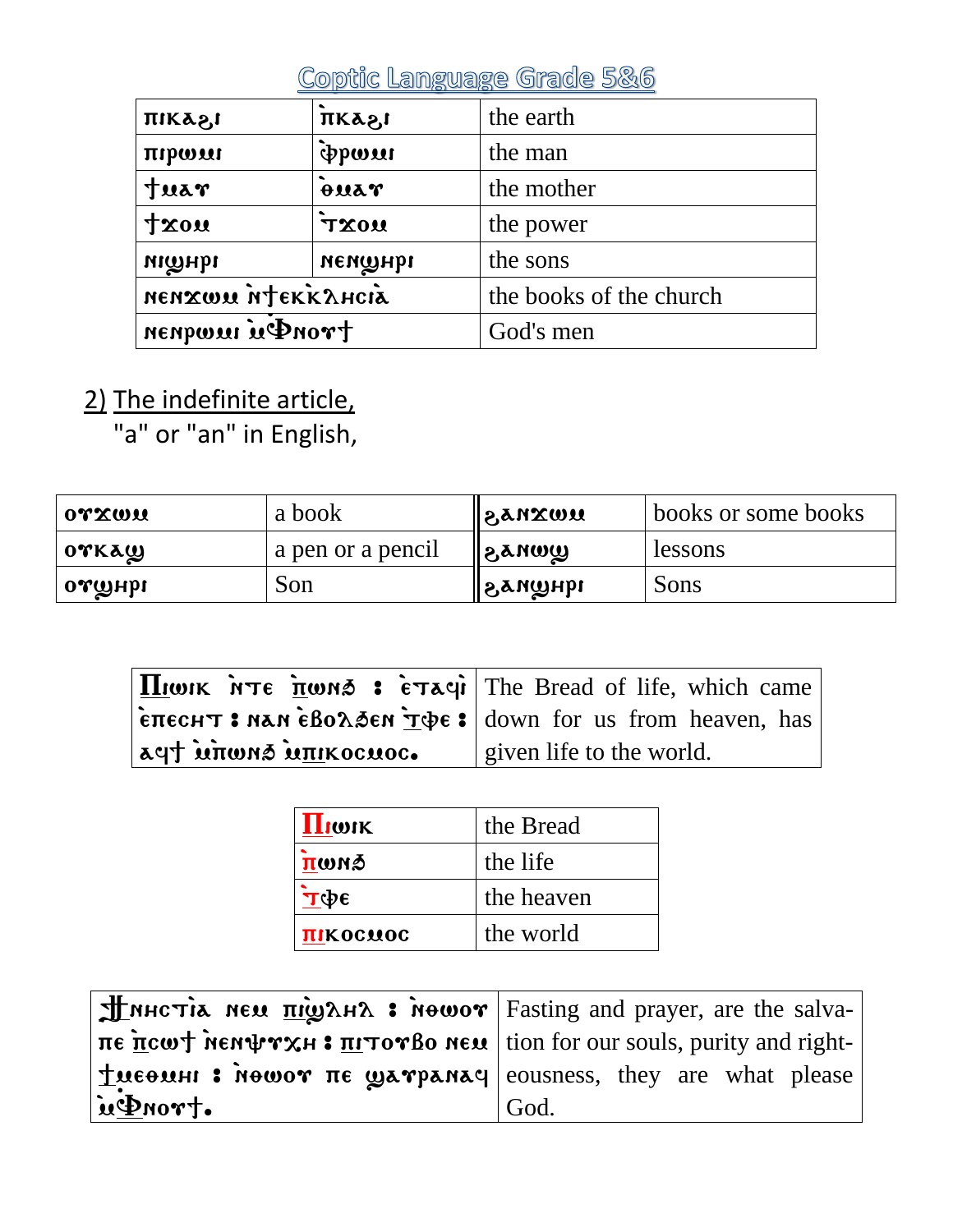| Coptic Language Grade 5&6                   |                   |
|---------------------------------------------|-------------------|
| літэни t                                    | the Fasting       |
| пітуну                                      | the prayer        |
| $\mathbf{\dot{n}}$ cw $\mathbf{\dot{\tau}}$ | the salvation     |
| nitorBo                                     | the purity        |
| Тиеемн                                      | the righteousness |
| $\Phi$ nor†                                 | the God           |

| orwini: $\hat{\mathbf{r}}$ represents $\hat{\mathbf{r}}$ and $\hat{\mathbf{r}}$ and $\hat{\mathbf{r}}$ are $\hat{\mathbf{r}}$ raise the Lord of hosts. | TeneHNOT επιχνοι ΝιωΗρι ήτε πι- Arise O children of the light, let us |
|--------------------------------------------------------------------------------------------------------------------------------------------------------|-----------------------------------------------------------------------|
| XOU.                                                                                                                                                   |                                                                       |

| $\epsilon$ <u>πω</u> ωι | Arise        |
|-------------------------|--------------|
| <b>NICHPI</b>           | The children |
| <b>INTO LOGITI</b>      | the light    |
| $\Pi$ бою               | the Lord     |
| <b>Mixou</b>            | the hosts    |

3) The Preposition 'Of'

| <b>NTC</b><br>.<br>-<br>$\sim$ |  |  |
|--------------------------------|--|--|
|                                |  |  |

In English, the preposition 'of' comes between two nouns to indicate possession of the second to the first. For example, "the book of Mark" → Mark owns the book.

- 1.  $\overline{NTE}$  can be shortened to  $\overline{N}$  and attached to the beginning of the second noun.
- 2. In front of nouns that start with one of the letters  $\beta$ ,  $\mu$ ,  $\pi$ ,  $\Phi$  and  $\psi$ ,  $\dot{M}$  is converted to  $\dot{u}$ .